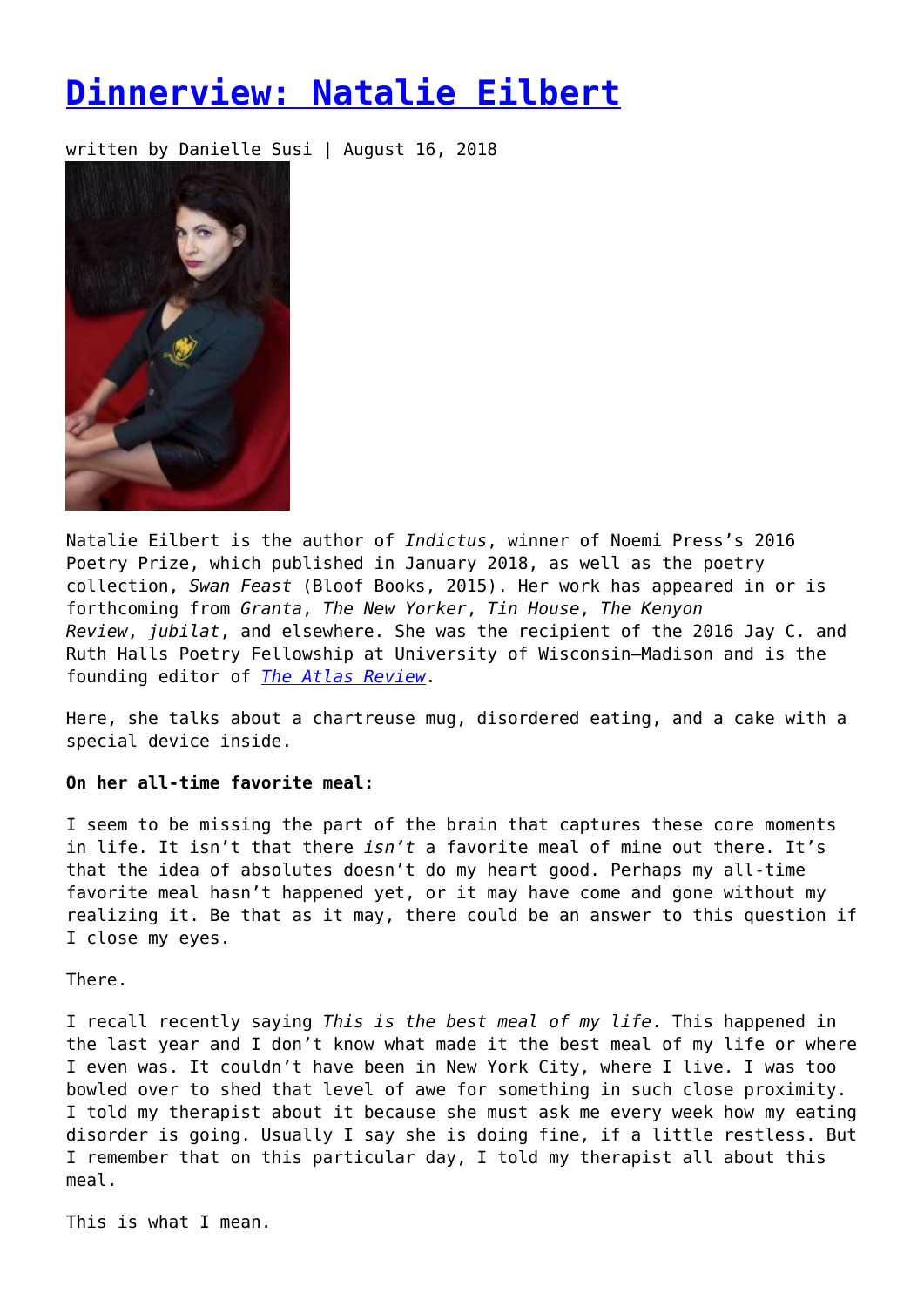This isn't the meal of which I'm thinking, but I can tell you anyhow. I visited my friend Lily in San Francisco and we went to a place by her called Nutes in Bernal Heights. I wore lingerie as a top. Tech bros guffawed at the next table, probably not about or at me. I hadn't been okay, and wouldn't be okay for a long time. We spoke until the restaurant closed. I ordered the vegetarian ramen, but we also ordered corn tempura for the table. The food was so good I shed a tear. I had this idea that this tear was like a lit match falling into an inferno, because I had been crying throughout our meal. But this was a sweet tear.

My favorite meals consist of noodles and umami. I like the tang of fried egg and the bitter crunch of green vegetables that accompany it. But there was a time that I was so broke I couldn't see straight from hunger. I would go to my publishing job and hope that somebody brought snacks in that day. I would linger near the fridge of the office kitchen. Often, when nobody was looking, I'd pour the communal milk for coffee into my mug and down it in a furious gulp. There had been a can of black beans for six months in the office cupboard that I didn't think anybody would miss, so one afternoon I ate microwaved beans for lunch. Then there was the time my equally broke partner and I were at my tiny apartment around dinnertime and we found a can of mixed vegetables in the back of my cupboard plus some leftover takeout rice. We fried the rice and threw in the can of vegetables, squirting hot sauce on like kerosene. We ate straight from the frying pan in a rapturous state.

## **On what the light looks like during her favorite meal of the day:**

Morning light coming in through a dirty skylight. I hope it is raining, and I hope I am eating a perfectly plump omelet with my coffee. When I was living in Madison, Wisconsin, during my WICW fellowship, there were days I was so bored I would walk across the entire city, from my apartment by Orton Park, to campus, to The Square, to Atwood, and back. All the while, I had this crazy idea that a group of people would invite me to their table and we could drink white wine and learn about how little we have in common. Have you ever invited a stranger to your table who desperately wanted to be invited to your table? I don't know you, but my guess is, no, except in rare moments of epiphany. In one of my journeys back and forth, I walked into an Urban Outfitters and my eyes met this chartreuse mug. I bought it immediately and drank from it every day. Here, in Brooklyn, I drink from it every day. It is next to me now. I suppose, then, the light of breakfast should be chartreuse.

#### **On snacking while writing:**

I do the opposite. I drink coffee to suppress my appetite. I have a bad history with eating, so the idea of incorporating eating on top of another activity is not something I'm able to do.

#### **On her go-to late-night snack:**

I only eat late-night snacks if I'm stoned. That said, I do enjoy yogurt and granola. Also tortilla chips. I've got too many complexes to eat a late-night snack and get into bed. Usually in those cases, I just chug some water. I know that isn't a cute answer, but having a body is a wonderful horror.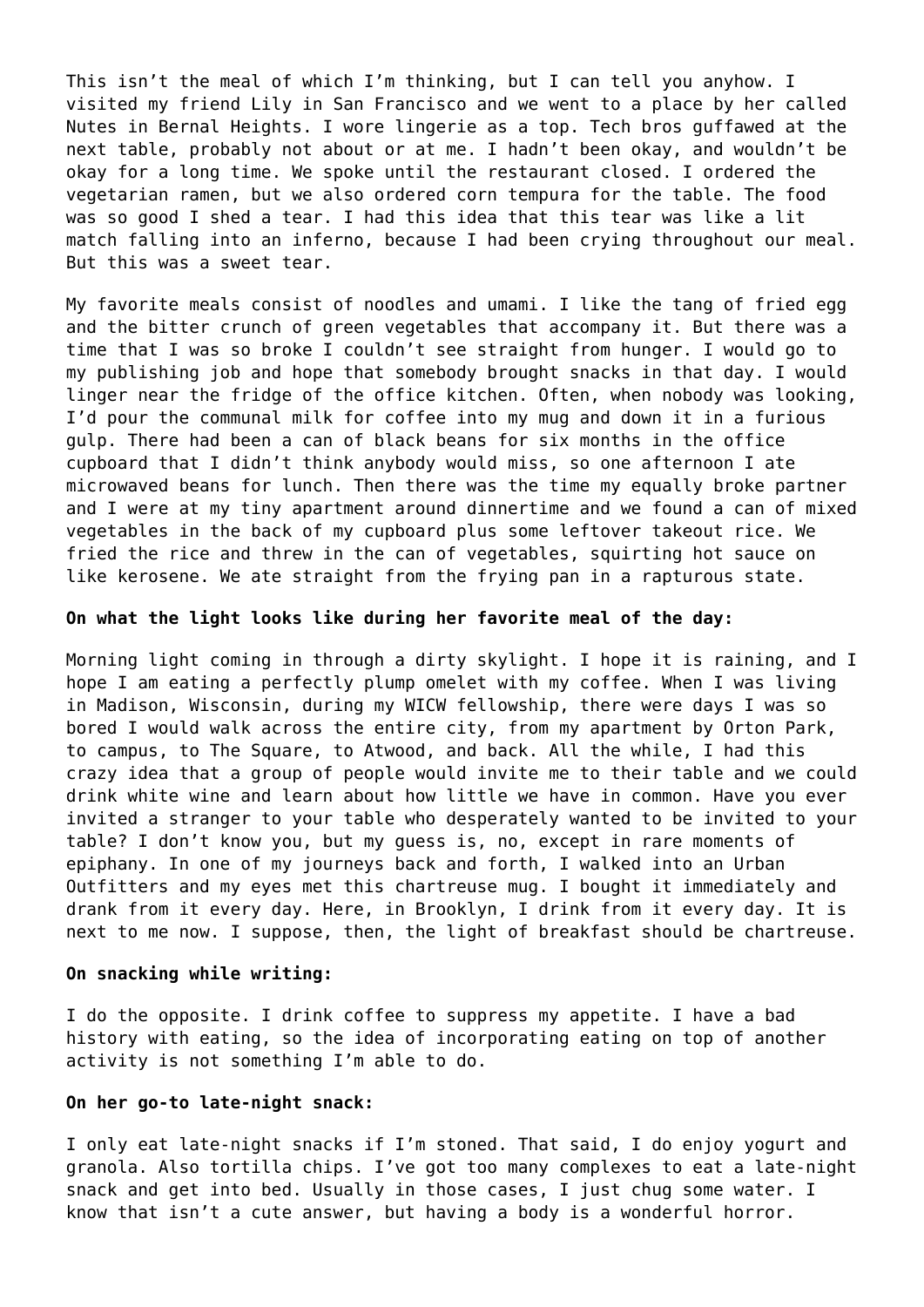## **On her food quirks:**

I have very bad food habits, as I've mentioned. It shouldn't be a surprise then to learn that I was a very picky eater growing up. I hated ice cream in its solid form—it needed to be ice cream soup for me to tolerate it. I would peel and discard the cheese from my pizza, eating only the naked, saturated crust. I lived in a mobile home for the better part of a year when I was ten, displaced after losing our home to a fire, and I only ate two things: mashed potatoes and chicken noodle soup. But that's not all. To make this diet work, I had a box of instant potato flakes that I would microwave to some lumpy simulacrum of mashed potatoes. It was all I craved, despite it sometimes tasting like gruel. I also had cans of condensed chicken noodle soup—Campbell's was the best, but I usually ended up with the generic brand, America's Choice, which tasted like a stale proximal liquid—and when I'd prepare a can of soup, I didn't water it down. I simply ate the concentrated broth. Its extreme brininess raised the hairs all over my body, had the effect of dilating my eyes and energizing my blood. It kind of felt like an MSG-fueled drug. I never let my mom make the soup, when she noticed my kitchen antics, because she would water it down and make it taste like boredom.

I still have this obsession with certain routines. For eight months while teaching this past academic year, I ran five miles in the morning; then I made a breakfast of a brussels sprouts-spinach omelet with avocado toast; then I went to my favorite coffee shop, Sweatleaf, for a coffee, as well as a granola bar and a savory scone (if they had pepper pear goat cheese, my day was made), one of which I would eat in lieu of lunch during my office hours, the other I would eat during break from my class; then I returned home starving and would order some sort of delivery. I did this every single day, even though my nutritionist told me this was terrible for my eating disorder, even though my therapist told me this was terrible for my eating disorder, even though I knew that eating a pastry instead of lunch was terrible for my eating disorder. At least it was calories and at least I kept them down (for the most part).

# **On her final meal request:**

A vegetarian burrito from LA, very crispy Belgian fries with garlic aioli, creamy mashed potatoes, and a giant chocolate cake with cream cheese frosting. Inside of the cake is a device that, when applied to American borders, removes any penalty for crossing. Here is my final heist, for I am on death row for my years of politically motivated heists. It is my last meal and I want to eat at the Texas border. I helped out the baker of this particular Texas town many years ago and she knows this is for the greater good. She also knows the best way to implant a device without detection from my captors. Once I finish my burrito, fries, and mashed potatoes, the cake is wheeled in. It creeks over the gravel. My captors look gruffly at each other—how much of this cake can this little lady eat? In reply, I eat so much of the cake that I can only breathe through my mouth in gaping breaths. In a final minute of will, I scoop my hand into the cake and pull out the device. Everyone around me has heard of this device and officials are running to stop me, calling for backup. But it's no use. They didn't see this one coming, not